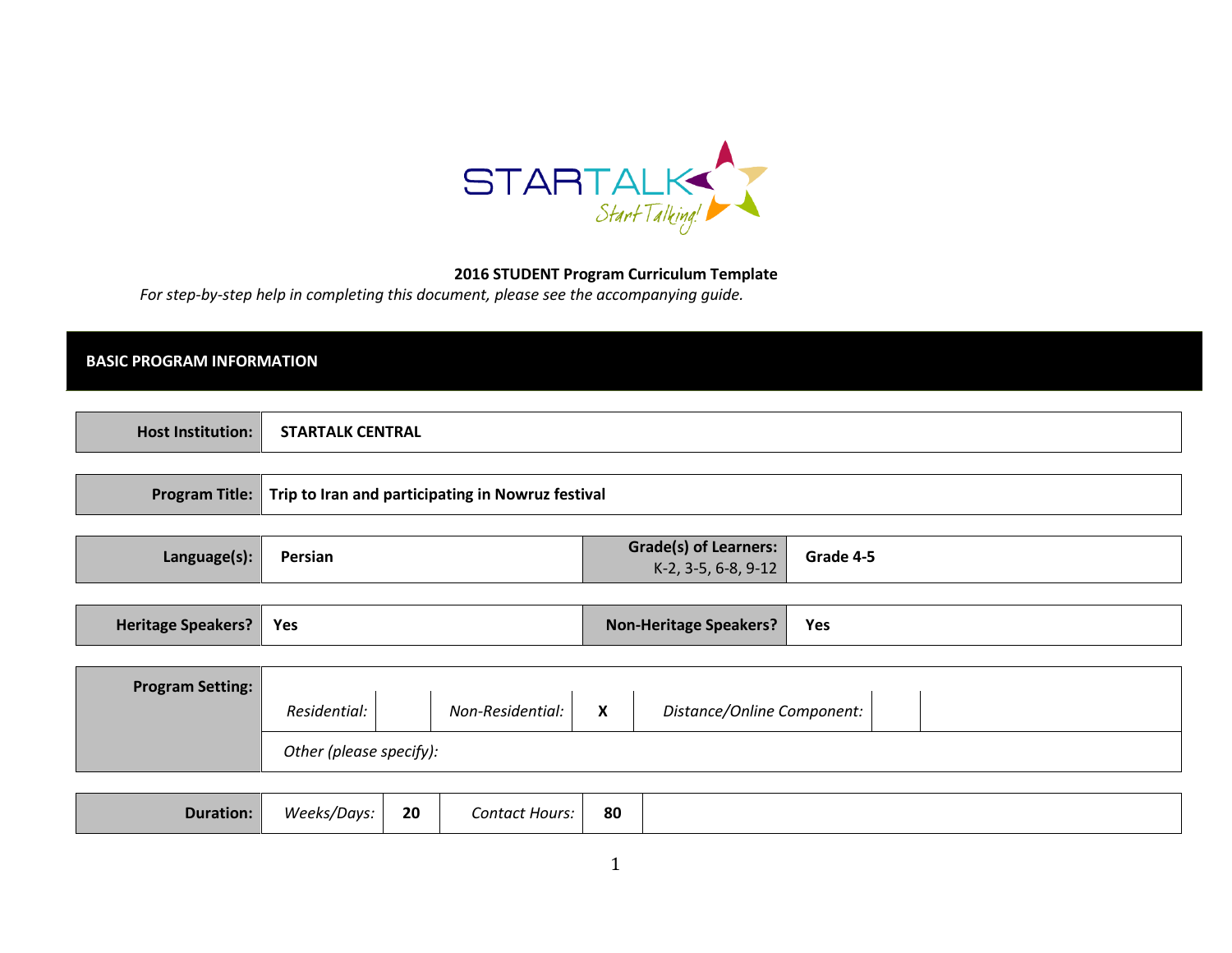|  | <b>Days</b> |  |  |
|--|-------------|--|--|
|  |             |  |  |

| <b>Target Proficiency</b><br>Level: | <b>Listening and Speaking:</b> | Target Performance Level(s):<br>(during and by end of program) | Listening and Speaking: Intermediate Mid |
|-------------------------------------|--------------------------------|----------------------------------------------------------------|------------------------------------------|
| (by end of program)                 | <b>Intermediate Low</b>        |                                                                |                                          |

If your program will enroll learners at different developmental and language proficiency levels, please fill out a separate template for each group.

| Curriculum designed | Ms. Hajar Shakhali |
|---------------------|--------------------|
| by:                 |                    |

| Email: | hajarparish@gmail.com |
|--------|-----------------------|
|--------|-----------------------|

|  | <b>STARTALK-endorsed Principles for Effective Teaching and Learning</b>  |
|--|--------------------------------------------------------------------------|
|  | Implementing a standards-based and thematically organized curriculum     |
|  | Facilitating a learner-centered classroom                                |
|  | Using target language and providing comprehensible input for instruction |
|  | Integrating culture, content, and language in a world language classroom |
|  | Adapting and using age-appropriate authentic materials                   |
|  | Conducting performance-based assessment                                  |

# STAGE 1: What will learners be able to do with what they know by the end of the program?

### Program Overview and Theme

 In a paragraph, provide a brief overview of your program. What is the theme that will guide standards-based instruction and learning throughout the program? What will learners experience during the program? What do you hope learners will be able to do after the program ends?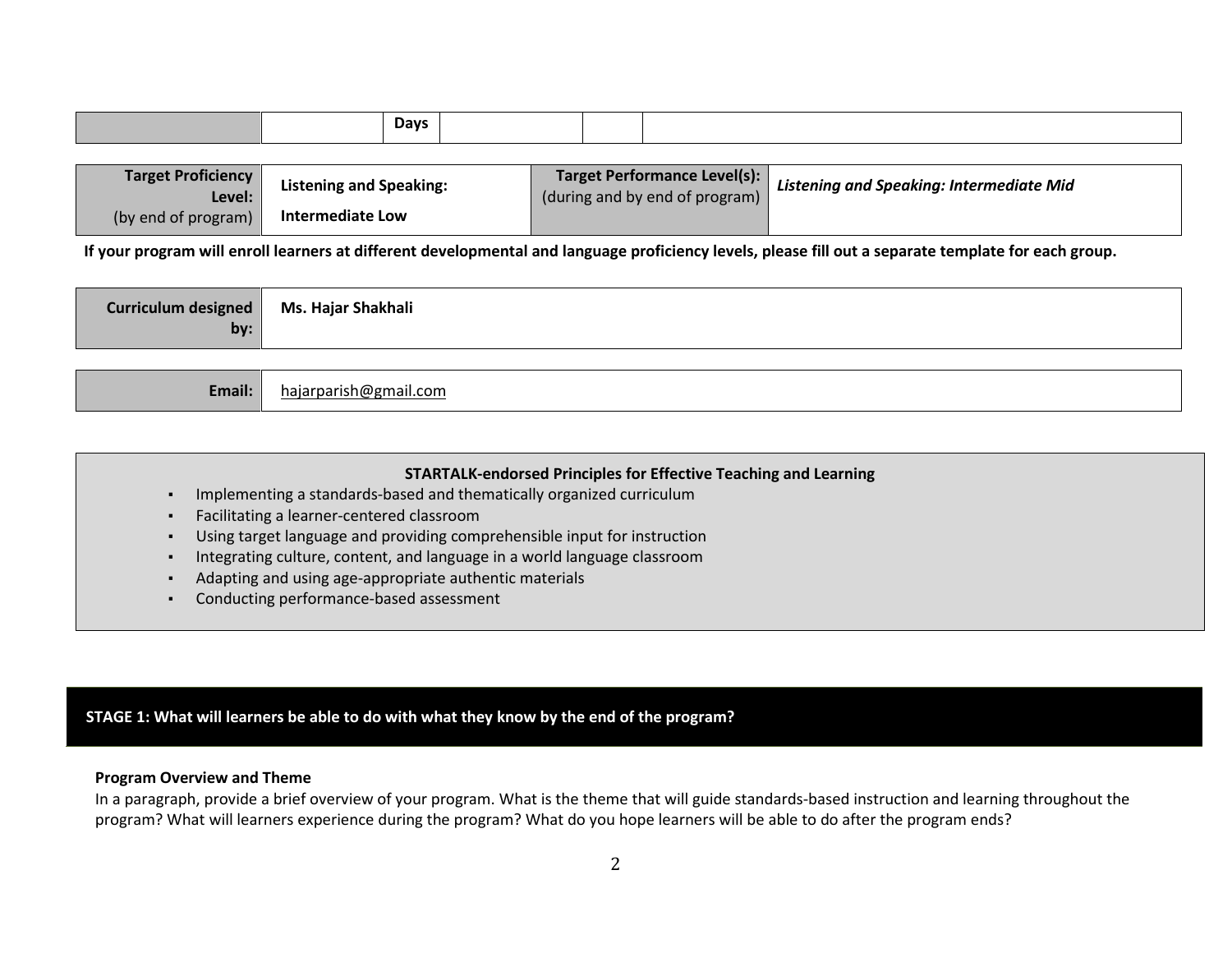Theme: "Trip to Iran and participating in Nowruz festival." Nowruz (new day), which marks the beginning of spring, is widely celebrated in Iran and the neighboring countries of Afghanistan and Tajikistan on New Year's Day (according to the solar calendar). The history of Nowruz goes back three thousand years. Through interactive activities, learners will explore traditions and customs that are involved with Nowruz celebration. They will learn when and for how long Nowruz is celebrated, as well as what families and societies do in order to welcome the start of spring on Nowruz.

The course will target learners in  $4<sup>th</sup>$  and  $5<sup>th</sup>$  grades (9-10 years old); however, activities will be varied in order to differentiate instruction for older learners who are entering the program at the level. For instance, younger children will be exposed to and will practice the language by completing charts, Venn diagram, and matching activities, while older learners will explore more online materials, create advertisements, complete graphic organizers and KWL (Know, Want to know, Learned), and make more detailed presentations on familiar topics.

The curriculum is intended for intensive STARTALK programs (5 days a week, 6 hours per day, including 2 hours for homework and further practice), but can be easily adapted for different program structures such as weekend schools, semester long programs, etc.

In the process of learning, students will watch movies, listen to stories, play related games, and talk about routine activities during Nowruz. They will further interview their parents about Nowruz/New Year celebration and share their findings with the class the next day. Learners will also interpret works of art, photographs, and simple pieces of literature (i.e., children's songs, games, etc.). Learners will work in pairs or small groups to talk about similarities and/or differences between New Year's celebrations in Iran and in the United States. They will listen to authentic audio and video clips and complete charts answering What, When, Where questions. By the end of the program, learners will be able to talk, read, and write about favorite foods, games, activities, and important places that Persians usually visit during the Nowruz celebration in Iran. They will also be able to identify areas that are similar or different from those New Year celebrations in the United States. Learners will further be able to make short presentations and explains the steps that are involved in the celebration.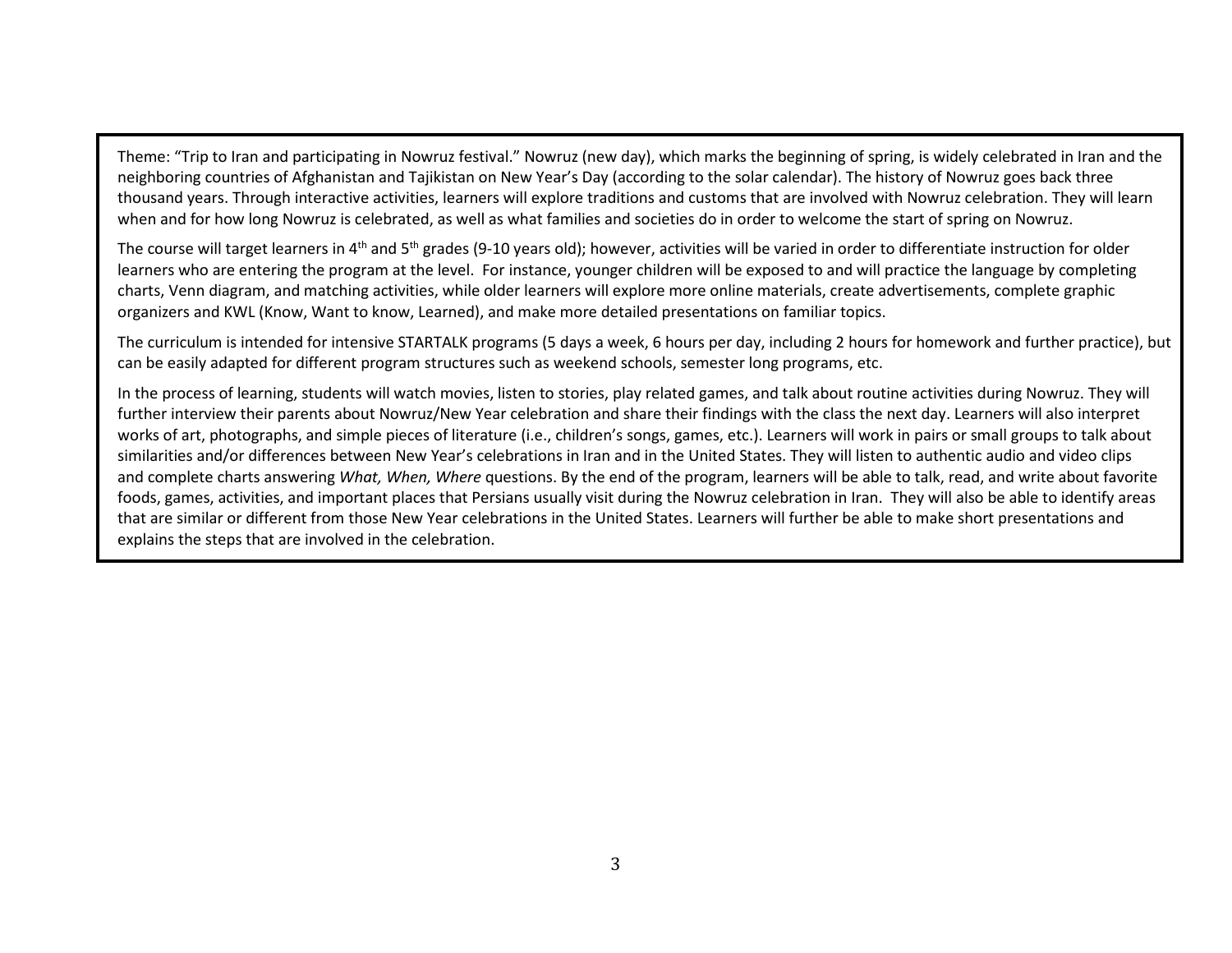# NCSSFL-ACTFL GLOBAL CAN-DO BENCHMARKS

Be sure to label the mode and proficiency level of each statement.

# PROGRAM CAN-DO STATEMENTS OR NCSSFL-ACTFL CAN-DO STATEMENTS

Number the Can-Do statements here and then transfer to Stage 3.

|                                                                                                                                                                                                                                                                                                                                                                                                                                                | <b>Interpretive Listening</b>                                                                                                                                                                                                                                                                                                                                                                                                                                                                                                                                        |
|------------------------------------------------------------------------------------------------------------------------------------------------------------------------------------------------------------------------------------------------------------------------------------------------------------------------------------------------------------------------------------------------------------------------------------------------|----------------------------------------------------------------------------------------------------------------------------------------------------------------------------------------------------------------------------------------------------------------------------------------------------------------------------------------------------------------------------------------------------------------------------------------------------------------------------------------------------------------------------------------------------------------------|
| Intermediate Low: I can understand the main idea in short, simple<br>messages and presentations on familiar topics. I can understand the main<br>idea of simple conversations that I overhear.<br>Intermediate Mid: I can understand the main idea in messages and<br>presentations on a variety of topics related to everyday life and personal<br>interests and studies. I can understand the main idea in conversations that I<br>overhear. | I can understand simple information and description about topics<br>1.<br>related to Nowruz celebrations and traditions such as children<br>folkloric (Amoo Nowruz and Naneh Sarma), Persian food (Samanoo,<br>Sabzi Polo); music; songs (Amoo Nowruz/samanoo) transportation;<br>historical places (Emam Squre, Tehran Musem, Bagh-e-Behesht, See o<br>Se Pol, , Tehran Grand Bazar, Chehel Setoon, pole Khajoo, and Menar<br>Jonboon); and how people usually spend their time during Nowruz (<br>Sizdeh be dar, jashne Chahar Shanbeh Souri, and Ghashogh Zanee). |
|                                                                                                                                                                                                                                                                                                                                                                                                                                                | 2. I can listen to interviews in which people talk about Persian political<br>and influential figures such as Amir Kabir, Naserideen shah, Ferdosee,<br>Hafiz, Mawlana Jalaluddin Rumi Balkhi, and Iranian singers including<br>Ustad Shajarian, Alireza Eftekhari, and Mohammad Isfahanee)and<br>retell its main message to a friend.                                                                                                                                                                                                                               |
|                                                                                                                                                                                                                                                                                                                                                                                                                                                | <b>Interpersonal Communication</b>                                                                                                                                                                                                                                                                                                                                                                                                                                                                                                                                   |
| Intermediate Low - I can participate in conversations on a number of<br>familiar topics using simple sentences. I can handle short social interactions<br>in everyday situations by asking and answering simple questions.                                                                                                                                                                                                                     | I can talk with someone about my hobbies and interests such as<br>3.<br>regular routines on a Nowruz day; Sofre ye Haft Seen folkloric stories<br>(Amoo Nowruz and Nanneh Sarma); songs (Amoo<br>Nowruz/Samanoo); Sizdeh Be dar, , Chaharshanbeh Souri, and<br>Ghashogh Zanee; special Nowruz dishes (Samanoo, Sabzi Polo Ba                                                                                                                                                                                                                                         |
| Intermediate Mid-I can participate in conversations on familiar topics using<br>sentences and series of sentences. I can handle short social interactions in<br>everyday situations by asking and answering a variety of questions. I can                                                                                                                                                                                                      | Mahee); shopping (souvenir); transportation; and popular Persian<br>music and singers such as Ustad Shajarian, Alireza Eftekhari, and<br>Mohammad Isfahanee.<br>I can talk about topics related to historical places such as the Takhte<br>4.                                                                                                                                                                                                                                                                                                                        |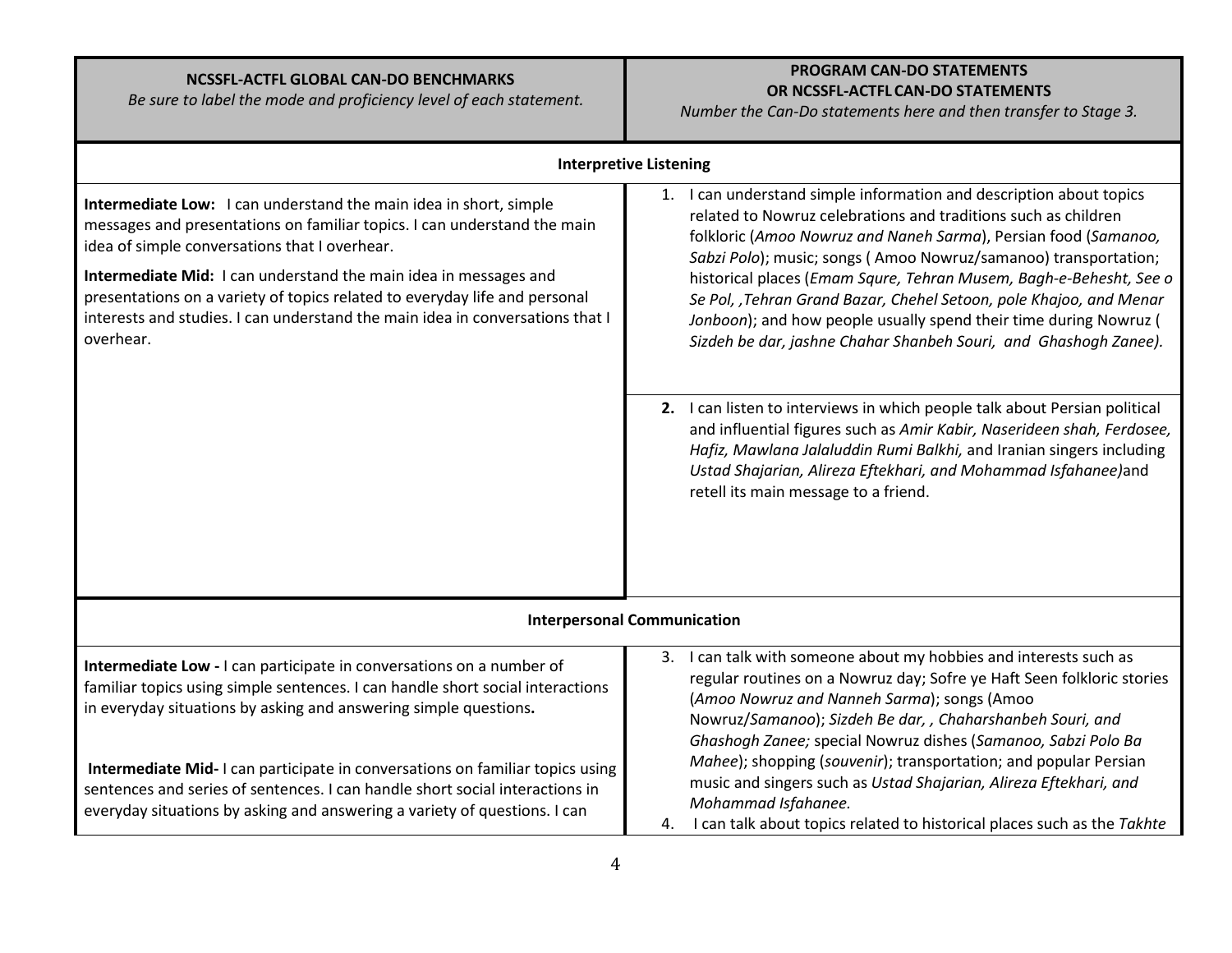| usually say what I want to say about myself and my everyday life                                                                                                                                                            | Jamshed, Tehran Grand Bazar, Tehran Museum, Jameh Mosque of<br>Isfahan, See o se pol, Hasht Behesht, and Chehel setoun; as well as<br>about influential Persian figures such as Amir kabir, Hafiz, Ferdosee,<br>Mawlana Jalaluddin Rumi Balkhi.                                                                                                                                                                                                                                                                                                                                                                                             |
|-----------------------------------------------------------------------------------------------------------------------------------------------------------------------------------------------------------------------------|---------------------------------------------------------------------------------------------------------------------------------------------------------------------------------------------------------------------------------------------------------------------------------------------------------------------------------------------------------------------------------------------------------------------------------------------------------------------------------------------------------------------------------------------------------------------------------------------------------------------------------------------|
|                                                                                                                                                                                                                             | <b>Presentational Speaking</b>                                                                                                                                                                                                                                                                                                                                                                                                                                                                                                                                                                                                              |
| Intermediate low: I can present information on most familiar topics using a<br>series of simple sentences.<br>Intermediate Mid: I can make presentations on a wide variety of familiar<br>topics using connected sentences. | 5. I can present on familiar topics related to Nowruz including special<br>Nowruz dishes (Samanoo, Sabzi Koo Koo); music; songs (Amoo<br>Nowruz/Samanoo); singers such as Ustad Shajarian, Alireza Eftekhari,<br>and Mohammad Isfahanee.; folkloric stories (Amoo Nowruz and<br>Nanneh Sarma), Sizdeh be Dar, Chaharshanbeh Souri, and Ghashogh<br>zanee ; transportation; daily routines and interests; historical places<br>(Takhte Jamsid, Tehran Museum, Jameh Mosque of Isfahan, Tehran<br>Grand Bazar, baghe Mohtasham, Jamsheedieh Park,); influential<br>people (Amir Kabir, Ferdosee, , Hafiz, Mawlana jalaluddin Rumi<br>Balhki). |
|                                                                                                                                                                                                                             | I can talk about the similarities and differences between cultural<br>1.<br>events related to New Year Nowruz celebration in Iran such as Jashne<br>Sizdeh be Dar and Jashne Chaharshanbeh Souri and in the United<br>States (New Year's Eve).                                                                                                                                                                                                                                                                                                                                                                                              |

You may add additional rows as necessary.

STAGE 2: How will learners demonstrate what they can do with what they know by the end of the program?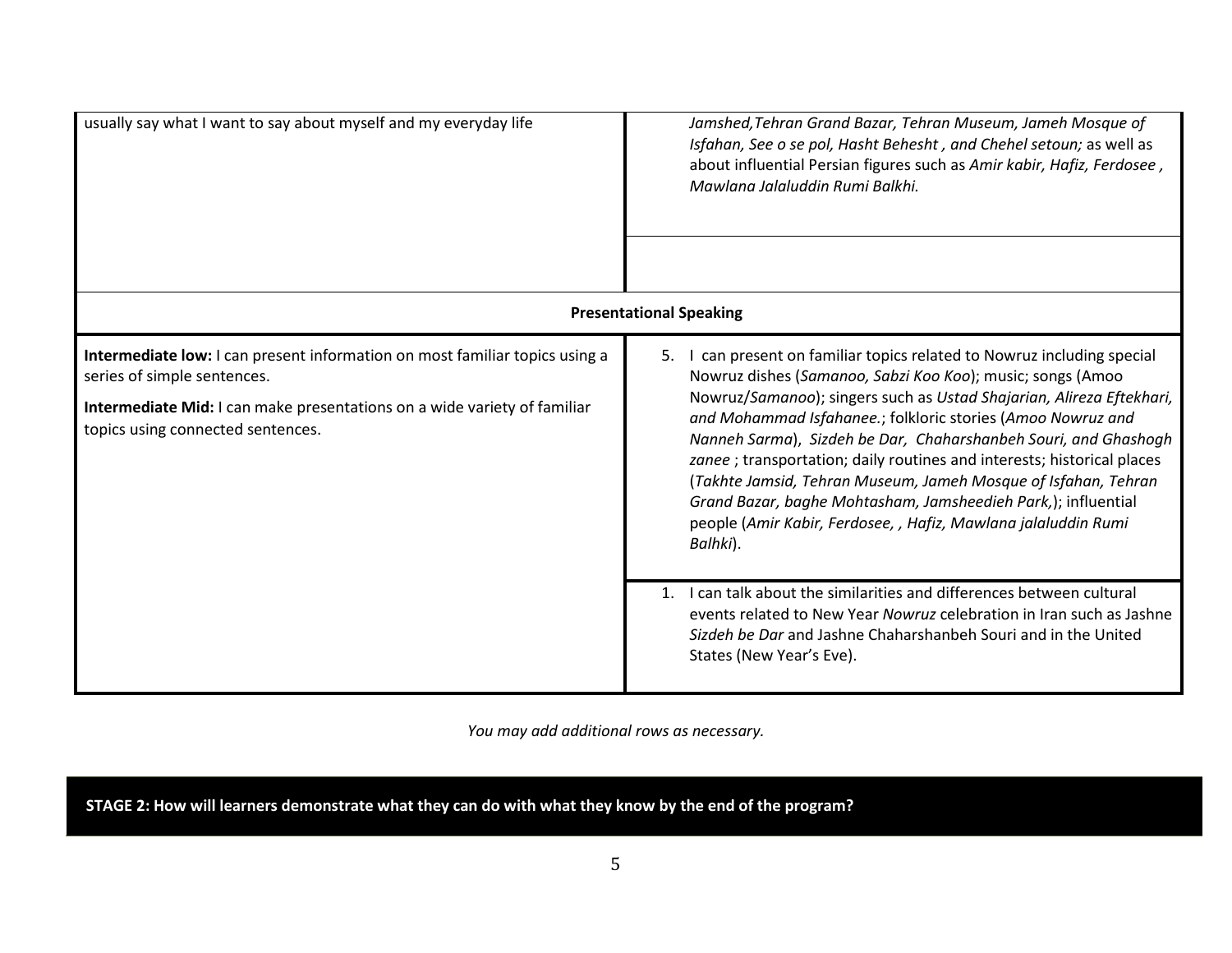#### Summative Performance Assessment

Describe the *major summative* performance assessments you will use for each of the three communicative modes. These assessments will provide evidence that learners have achieved the program learning objectives

| <b>INTERPRETIVE TASK</b>                                                                                                                                                                                                                                                                                                                                                                                                                                                        | <b>INTERPERSONAL TASK</b>                                                                                                                                                                                                                                                                                                                                                                                                    | <b>PRESENTATIONAL TASK</b>                                                                                                                                                                                                                                                                                                                                                                                                                                            |
|---------------------------------------------------------------------------------------------------------------------------------------------------------------------------------------------------------------------------------------------------------------------------------------------------------------------------------------------------------------------------------------------------------------------------------------------------------------------------------|------------------------------------------------------------------------------------------------------------------------------------------------------------------------------------------------------------------------------------------------------------------------------------------------------------------------------------------------------------------------------------------------------------------------------|-----------------------------------------------------------------------------------------------------------------------------------------------------------------------------------------------------------------------------------------------------------------------------------------------------------------------------------------------------------------------------------------------------------------------------------------------------------------------|
| Learners understand, interpret, and analyze what<br>is heard, read, or viewed on a variety of topics.                                                                                                                                                                                                                                                                                                                                                                           | Learners interact and negotiate meaning in<br>spoken, or written conversations to share<br>information, reactions, feelings, and opinions.                                                                                                                                                                                                                                                                                   | Learners present information, concepts, and ideas<br>to inform, explain, persuade, and narrate on a<br>variety of topics using appropriate media and<br>adapting to various audiences of listeners,<br>readers, or viewers.                                                                                                                                                                                                                                           |
| Learners will listen to authentic interviews and<br>watch authentic video clips to develop<br>understanding about old and contemporary<br>cultural practices related to daily life, especially<br>related to Nowruz celebration. They will further<br>compare and contrast similarities and differences<br>of customs and traditions in Iran and in the United<br>States. Learners will complete graphic organizers<br>and Venn diagrams to demonstrate their<br>understanding. | The learners will share their findings from their<br>graphic organizers and Venn diagrams with each<br>other. They will also interview parents and other<br>native speakers on the topic of Nowruz, historical<br>places, cultural differences in Nowruz celebration,<br>etc. and share the findings with classmates the<br>next day. During the interaction with each other,<br>they will ask and answer related questions. | The learners will use their findings and prepare a<br>presentation. They will inform the audience what<br>people usually do on Nowruz in Iran. They will also<br>show pictures of Nowruz celebration in old days<br>and compare them with the contemporary<br>practices. They will then post pictures of their<br>presentations to the program's Moodle/Facebook<br>page and write a short summary about it. Other<br>students will read postings and offer comments. |

STAGE 3: What will prepare learners to demonstrate what they can do with what they know?

### Learning Experiences

 In this section, list the major learning experiences and related evidence of learning from the beginning through the end of your unit/program. Complete the first column with the program Can-Dos developed or identified in Stage 1. In the second column, determine the specific linguistic, cultural, and other subject matter knowledge and skills that learners will acquire as they work with your program theme. In the third column, indicate the learning experiences that will allow learners to develop these skills and knowledge so that they can perform the summative tasks identified in Stage 2.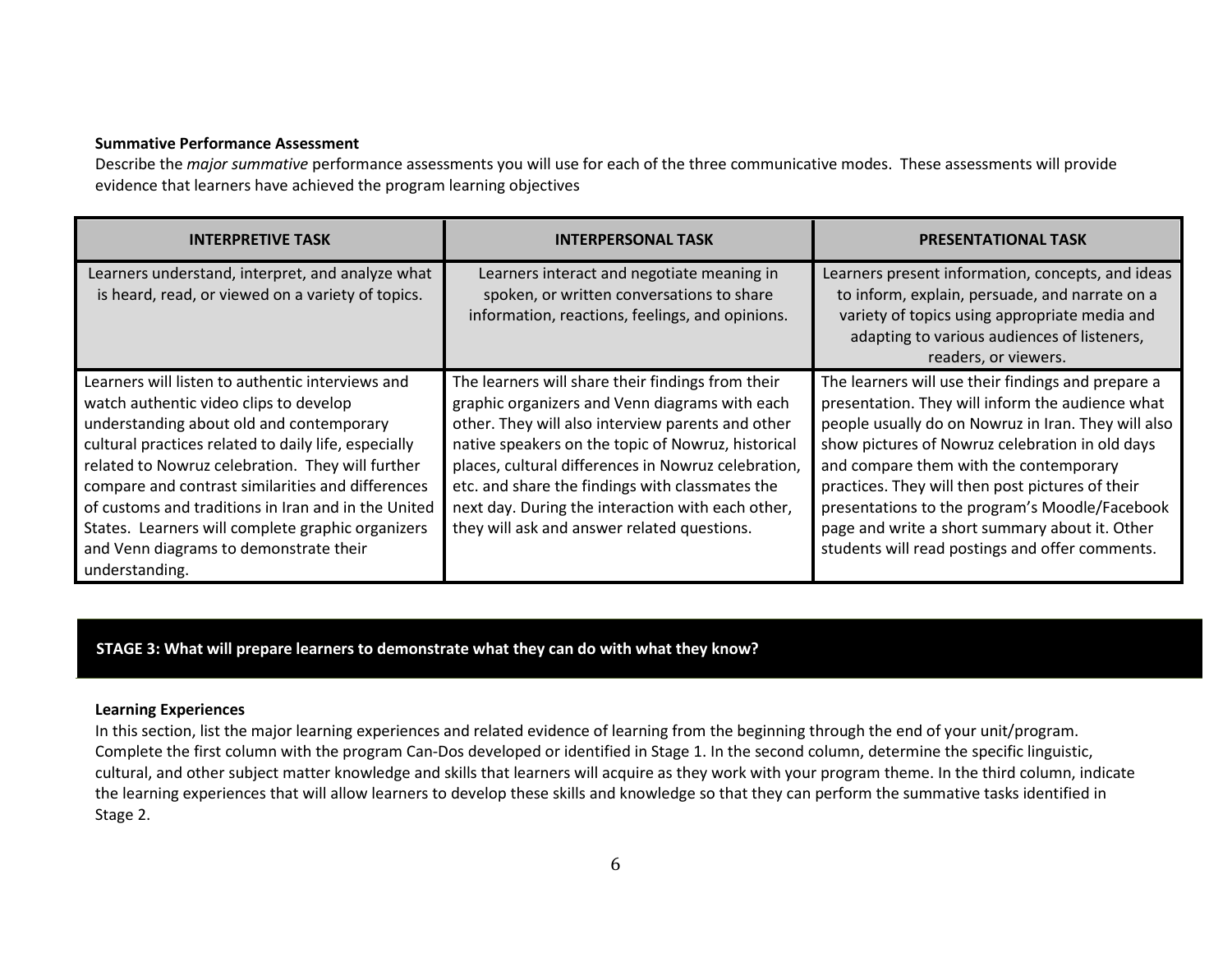| <b>PROGRAM CAN-DO STATEMENTS</b><br><b>NCSSFL-ACTFL CAN-DO STATEMENTS</b><br>Learners can                                                                                                                                                                                                                                                                                                                                                                                                                                                                        | LANGUAGE, CULTURE, CONTENT<br>Learners need to use                                                                                                                                                                                                                                                                                                                                                                                                                                                                                                                                  | <b>MAJOR LEARNING EXPERIENCES &amp; EVIDENCE</b><br>Learners will experience & demonstrate                                                                                                                                                                                                                                                                                                                                                                                                                                                                                                                                                                      |
|------------------------------------------------------------------------------------------------------------------------------------------------------------------------------------------------------------------------------------------------------------------------------------------------------------------------------------------------------------------------------------------------------------------------------------------------------------------------------------------------------------------------------------------------------------------|-------------------------------------------------------------------------------------------------------------------------------------------------------------------------------------------------------------------------------------------------------------------------------------------------------------------------------------------------------------------------------------------------------------------------------------------------------------------------------------------------------------------------------------------------------------------------------------|-----------------------------------------------------------------------------------------------------------------------------------------------------------------------------------------------------------------------------------------------------------------------------------------------------------------------------------------------------------------------------------------------------------------------------------------------------------------------------------------------------------------------------------------------------------------------------------------------------------------------------------------------------------------|
| Copy these Can-Dos directly from Stage 1,<br>Column 2. Use one row per Can-Do.                                                                                                                                                                                                                                                                                                                                                                                                                                                                                   | List the vocabulary, grammatical structures,<br>language chunks, cultural knowledge, and content<br>information that learners need to accomplish the<br>Can-Dos listed in column 1.                                                                                                                                                                                                                                                                                                                                                                                                 | Describe the key learning<br>tasks/activities/formative assessments that<br>allow learners to demonstrate that they can<br>meet the stated Can-Do.                                                                                                                                                                                                                                                                                                                                                                                                                                                                                                              |
|                                                                                                                                                                                                                                                                                                                                                                                                                                                                                                                                                                  | <b>Interpretive Listening</b>                                                                                                                                                                                                                                                                                                                                                                                                                                                                                                                                                       |                                                                                                                                                                                                                                                                                                                                                                                                                                                                                                                                                                                                                                                                 |
| Intermediate low:<br>1. I can understand simple information and<br>description about topics related to<br>Nowruz celebrations and traditions such<br>as children folkloric (Amoo Nowruz and<br>Naneh Sarma), Persian food (Samanoo,<br>Sabzi Polo); music; songs (Amoo<br>Nowruz/samanoo) transportation;<br>historical places (Emam Squre, Tehran<br>Musem, Bagh-e-Behesht, See o Se Pol,<br>, Tehran Grand Bazar, Chehel Setoon, pole<br>Khajoo, and Menar Jonboon); and how<br>people usually spend their time during<br>Nowruz (Sizdeh be dar, jashne Chahar | Vocabulary: Bazaar, traditional, restaurant, store,<br>masque, grocery, handicrafts, alley, street<br>بازار، سنتي ، رستوران، دكان، مسجد، عطاري، صنايع دستي،<br>كوجه، خيابان،<br>Grammatical structure: demonstrative pronouns,<br>Personal and possessive pronoun, most frequently<br>used adjectives, Ezafe or the addition "-e",<br>compound action verbs, interrogative words,<br>prepositions, the opposite words,<br>Opposite Adjectives: big, small, pretty, ugly,<br>expensive, cheap, old, new, busy, empty<br>بزرگ، کوچک، زیبا، زشت، گران، ارزان، قدیمی،<br>نو، شلوغ، خلوت | <b>Younger Learners</b><br>Learners will bring pictures of historical places<br>to class. In groups of two, learners will describe<br>their pictures to each other. They will compare<br>each other's pictures' note similarities and<br>differences. They will also use a Venn diagram<br>to compare their historical place in the picture<br>with a similar historical place in the United<br>States. At last, they will share their pictures<br>with other groups and tell them about the<br>pictures and what similarity and differences<br>they have found in the United States. They will<br>also answer their peers questions.<br><b>Older Learners:</b> |
| Shanbeh Souri, and Ghashogh Zanee).                                                                                                                                                                                                                                                                                                                                                                                                                                                                                                                              | Language Chunks: Tehran's grand bazaar, traditional<br>restaurant, coffee shop, Persian food. My mom and I<br>go to Tehran's grand bazaar today. Tehran's grand<br>bazaar is a traditional bazaar. There are many shops<br>in the bazaar. Is Tehran's grand bazaar new? No,<br>Tehran's grand bazaar is old. I buy Persian                                                                                                                                                                                                                                                          | Learners will watch a video clip about Grand<br>Bazaar in Tehran. In pairs, they will take notes<br>and fill out information in the appropriate<br>section on a charted paper. They will talk about<br>topics such as the three different shops they<br>noticed in the video clip, the three souvenir<br>items that they would like to purchase from<br>there, and the two things that they liked about                                                                                                                                                                                                                                                         |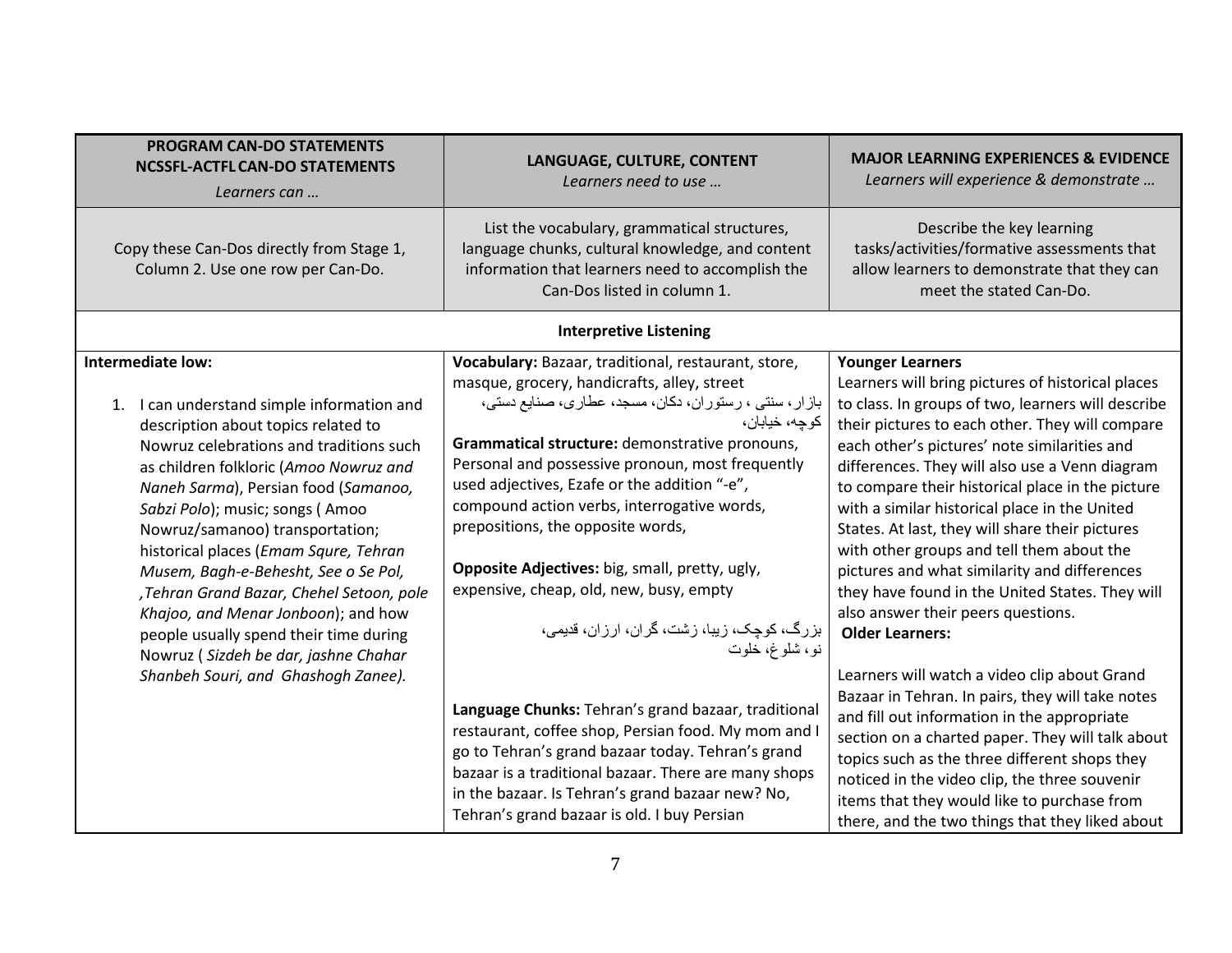|                                                                                                                                                                                      | handicrafts from bazaar. What did you see in the<br>bazaar?<br>باراز بزرگ تهران، رستوران سنتي، چايخانه/قهوه خانه، كله<br>پاچە/حليى فروشى<br>من با مادرم به باز ار بزرگ تهران می روم.<br>باز ار بزرگ تهران یک بازار سنتی است.<br>در این باز ار دکانهای زیادی است.<br>آیا باز ار تهران یک باز ار نو است؟<br>نه باز ار تهران یک باز ار قدیمی است.<br>من صنایع دستی از بازار می خرم.<br>چه چیز هایی در باز ار تهر ان دیدی؟ | a traditional bazaar.<br>Learners will share their chart/findings with<br>other groups. They will then present it to the<br>class and answer related questions. The teacher<br>will facilitate further learning by asking guided<br>questions. |
|--------------------------------------------------------------------------------------------------------------------------------------------------------------------------------------|------------------------------------------------------------------------------------------------------------------------------------------------------------------------------------------------------------------------------------------------------------------------------------------------------------------------------------------------------------------------------------------------------------------------|------------------------------------------------------------------------------------------------------------------------------------------------------------------------------------------------------------------------------------------------|
|                                                                                                                                                                                      | Cultural knowledge: Learners learn about<br>Traditional and historic building as a reflection of the<br>personality and history of the people (such as the<br>role of men and women) and country/city during<br>that era. Bargaining, pleasantry, be my guest!                                                                                                                                                         |                                                                                                                                                                                                                                                |
|                                                                                                                                                                                      | ساختمان ِ هاي تاريخي نشان دهنده نحوه زندگي و نقش مردان و<br>زنان در روابط اجتماعی آن دوران.<br>جانه ز دن، تعار ف كر دن، بفر ماييد، قابلي ندار ه، مهمون ما باشين،<br><b>Content: Places (Grand Bazar in Tehran)</b>                                                                                                                                                                                                     |                                                                                                                                                                                                                                                |
| <b>Intermediate Mid:</b>                                                                                                                                                             | Vocabulary: travel, airplane, Nowruz, vacations,                                                                                                                                                                                                                                                                                                                                                                       | <b>Younger Learners:</b>                                                                                                                                                                                                                       |
| 2. I can listen to interviews in which people<br>talk about Persian political and influential<br>figures such as Amir Kabir, Naserideen<br>shah, Ferdosee, Hafiz, Mawlana Jalaluddin | season, spring, story, gift<br>سفر ، هوا بیما ، نوروز ، تعطیلات، فصل، بهار ،داستان، سوغاتی<br>سهر<br>Grammatical structures: Possessive pronoun,<br>preposition demonstrative pronouns, present and                                                                                                                                                                                                                    | Learners will watch a clip of a native speakers<br>interview and then will answer the teacher's<br>comprehension check questions. Learners will<br>roleplay the scenario with a partner (using<br>dummy mic and other related equipment).      |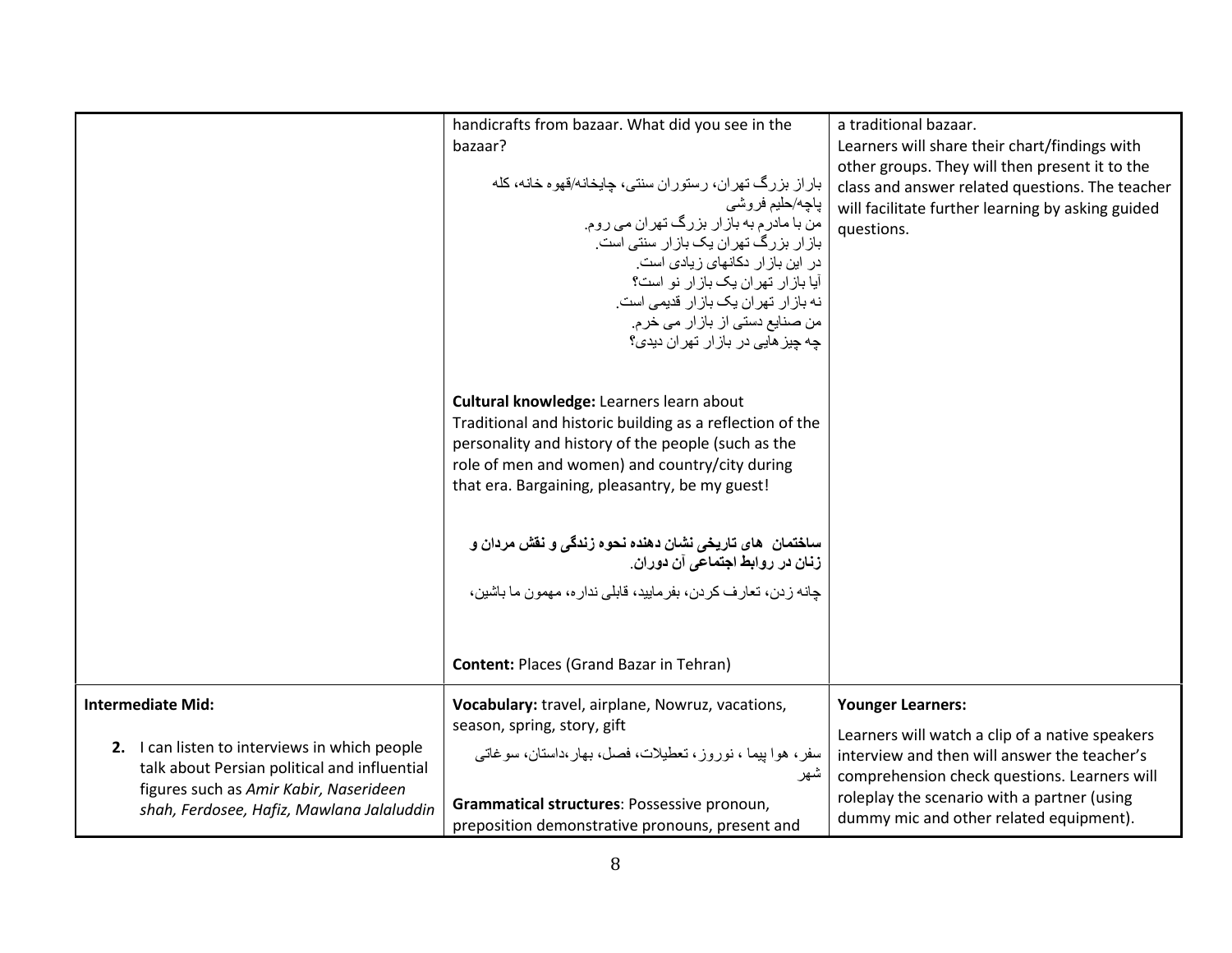| Rumi Balkhi, and Iranian singers including<br>Ustad Shajarian, Alireza Eftekhari, and<br>Mohammad Isfahanee and retell its main<br>message to a friend.     | past tense. Frequently used adjectives and adverbs,<br>adverb of place and time, interrogative words,<br>preposition (from, of, in, at, inside, to), action verbs<br>ديدن، داشتن، رفتن، خريدن، خوردن، اول، دوم ، سوم ، بعد، اخر ،<br>وغيره                                                                                                                                                                                                                                                                                                                                                                                              | Student A, interviewer; and student B,<br>interviewee. They will ask and answer questions<br>similar to what they have heard. At last, each<br>group will perform in front of the class. They<br>will also answer related questions.<br><b>Older Learners:</b>                                                                                                                     |
|-------------------------------------------------------------------------------------------------------------------------------------------------------------|-----------------------------------------------------------------------------------------------------------------------------------------------------------------------------------------------------------------------------------------------------------------------------------------------------------------------------------------------------------------------------------------------------------------------------------------------------------------------------------------------------------------------------------------------------------------------------------------------------------------------------------------|------------------------------------------------------------------------------------------------------------------------------------------------------------------------------------------------------------------------------------------------------------------------------------------------------------------------------------------------------------------------------------|
|                                                                                                                                                             | Language Chunks: I travel to Afghanistan every year.<br>What did you do in Afghanistan? I am traveling to<br>Afghanistan from the United State. I went to<br>Mandavi bazar. What memories do you have from<br>your trip to Afghanistan?<br>من هر سال به ایران سفر می کنم.<br>در ایران جهکار هایی کردی؟<br>من از آمریکا به ایران می روم.<br>من به باز ار بزرگ تهران رفتم.<br>تو چه خاطره هایی از سفر به ایران داری؟<br>Cultural knowledge: Students learn about the<br>cultural behaviors related to travel such as<br>welcoming or escorting a passenger<br>آداب مر بو ط به استقبال مسافر    یا بدر قه مسافر<br><b>Contents: Travel</b> | Learners will listen to a native speaker's<br>interview about her/his trip to Iran. Learners in<br>pairs will then fill out a worksheet with<br>information gaps. Learners will use their sheets<br>to retell the story of the interviewee in their<br>own words. Last, they will write a post in the<br>program's Moodle/Facebook page. Other<br>students will read and comments. |
| <b>Interpersonal Communication</b>                                                                                                                          |                                                                                                                                                                                                                                                                                                                                                                                                                                                                                                                                                                                                                                         |                                                                                                                                                                                                                                                                                                                                                                                    |
| Intermediate Low;<br>3. I can talk with someone about my hobbies<br>and interests such as regular routines on a<br>Nowruz day; Sofre ye Haft Seen folkloric | Vocabulary: exercise/sport, swimming, game/play,<br>drawing, work, school, activity, theater, park,<br>ocean/beach, library<br>شنا، ورزش، بازی، نقاشی، کار ، مدرسه، فعالیت ، سینما، بارک،                                                                                                                                                                                                                                                                                                                                                                                                                                               | <b>Younger learners:</b><br>Learners will walk around and interview at least<br>2-3 classmates about their hobbies. They will<br>use pictures of some leisure time activities and                                                                                                                                                                                                  |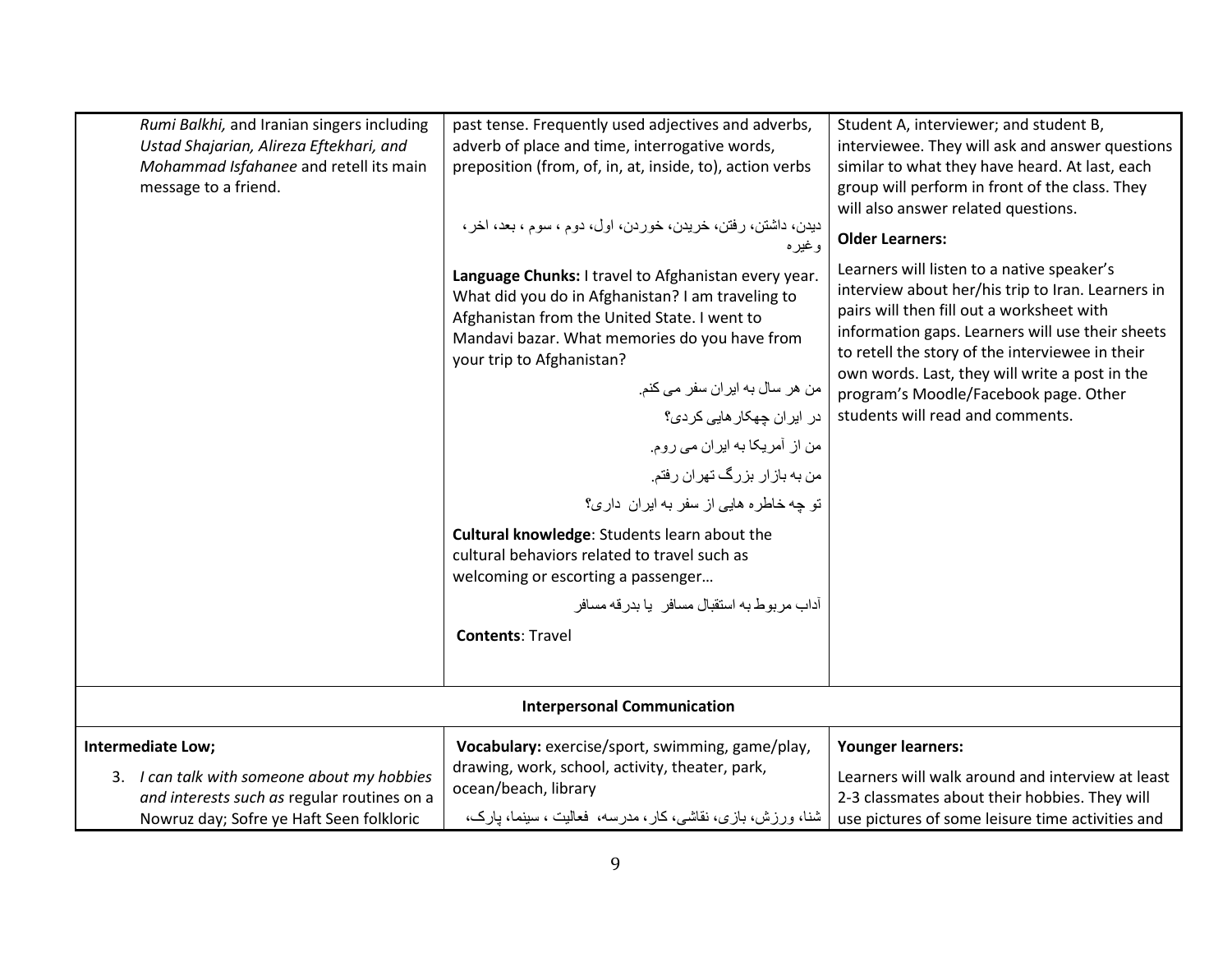| stories (Amoo Nowruz and Nanneh<br>Sarma); songs (Amoo Nowruz/Samanoo);<br>Sizdeh Be dar, , Chaharshanbeh Souri, and<br>Ghashogh Zanee; special Nowruz dishes<br>(Samanoo, Sabzi Polo Ba Mahee);<br>shopping (souvenir); transportation; and<br>popular Persian music and singers such as<br>Ustad Shajarian, Alireza Eftekhari, and<br>Mohammad Isfahanee. | دريا، كتابخانه<br>Grammatical structures: Action verbs: present<br>tense, negative, positive, possessive pronoun<br>(pronoun injunctive), like and dislike, interrogative<br>words, frequently used adjectives and adverbs, etc.<br>خودش،خودم، خودت،<br>دوست داشتن، دوست نداشتن كردن،ورزش كردن، بازى<br>كر دن،خو اندن، داشتن، ر فتن<br>Language Chunks: free-time, what sport do you<br>like? I like swimming. I play basketball. What do you<br>do in your free time? I go to school everyday and<br>study. On Sundays I go to the beach.<br>وقت أزاد<br>چه ورزشي دوست داري؟<br>من ورزش شنا دوست دارم.<br>من بسكتبال باز ي مي كنم.<br>تو در وقت آزاد خودت چه کار می کنی؟<br>من هرروز به مدرسه می روم و درس می خوانم.<br>روز های پکشنبه به دریا می روم.<br>Cultural knowledge: Students will learn about<br>different traditional hobbies and places and their<br>significances as reflection of the culture and history | take short notes. Learners will then introduce<br>one of their interviewees and their hobbies to<br>the class. For instance, this is Ali. Ali likes to play<br>soccer; he has a new soccer ball. He plays soccer<br>with his sister every day, etc.<br><b>Older learners:</b><br>Learners watch common leisure activities in<br>Iran. In groups of two, they will compare and<br>contrast people's activities in special occasions<br>such as New Year's Eve. They will then share<br>their findings with other groups, using Venn<br>diagrams, and ask and answer questions. |
|-------------------------------------------------------------------------------------------------------------------------------------------------------------------------------------------------------------------------------------------------------------------------------------------------------------------------------------------------------------|--------------------------------------------------------------------------------------------------------------------------------------------------------------------------------------------------------------------------------------------------------------------------------------------------------------------------------------------------------------------------------------------------------------------------------------------------------------------------------------------------------------------------------------------------------------------------------------------------------------------------------------------------------------------------------------------------------------------------------------------------------------------------------------------------------------------------------------------------------------------------------------------------------------------------|-------------------------------------------------------------------------------------------------------------------------------------------------------------------------------------------------------------------------------------------------------------------------------------------------------------------------------------------------------------------------------------------------------------------------------------------------------------------------------------------------------------------------------------------------------------------------------|
|                                                                                                                                                                                                                                                                                                                                                             | of the people in Iran<br>مکان های سنتی، جوانمردی و یهلوانی<br><b>Content: hobbies and interests</b>                                                                                                                                                                                                                                                                                                                                                                                                                                                                                                                                                                                                                                                                                                                                                                                                                      |                                                                                                                                                                                                                                                                                                                                                                                                                                                                                                                                                                               |
| <b>Intermediate Mid</b>                                                                                                                                                                                                                                                                                                                                     | Vocabulary: tea, sweets, ice cream, traditional                                                                                                                                                                                                                                                                                                                                                                                                                                                                                                                                                                                                                                                                                                                                                                                                                                                                          | <b>Younger learners:</b>                                                                                                                                                                                                                                                                                                                                                                                                                                                                                                                                                      |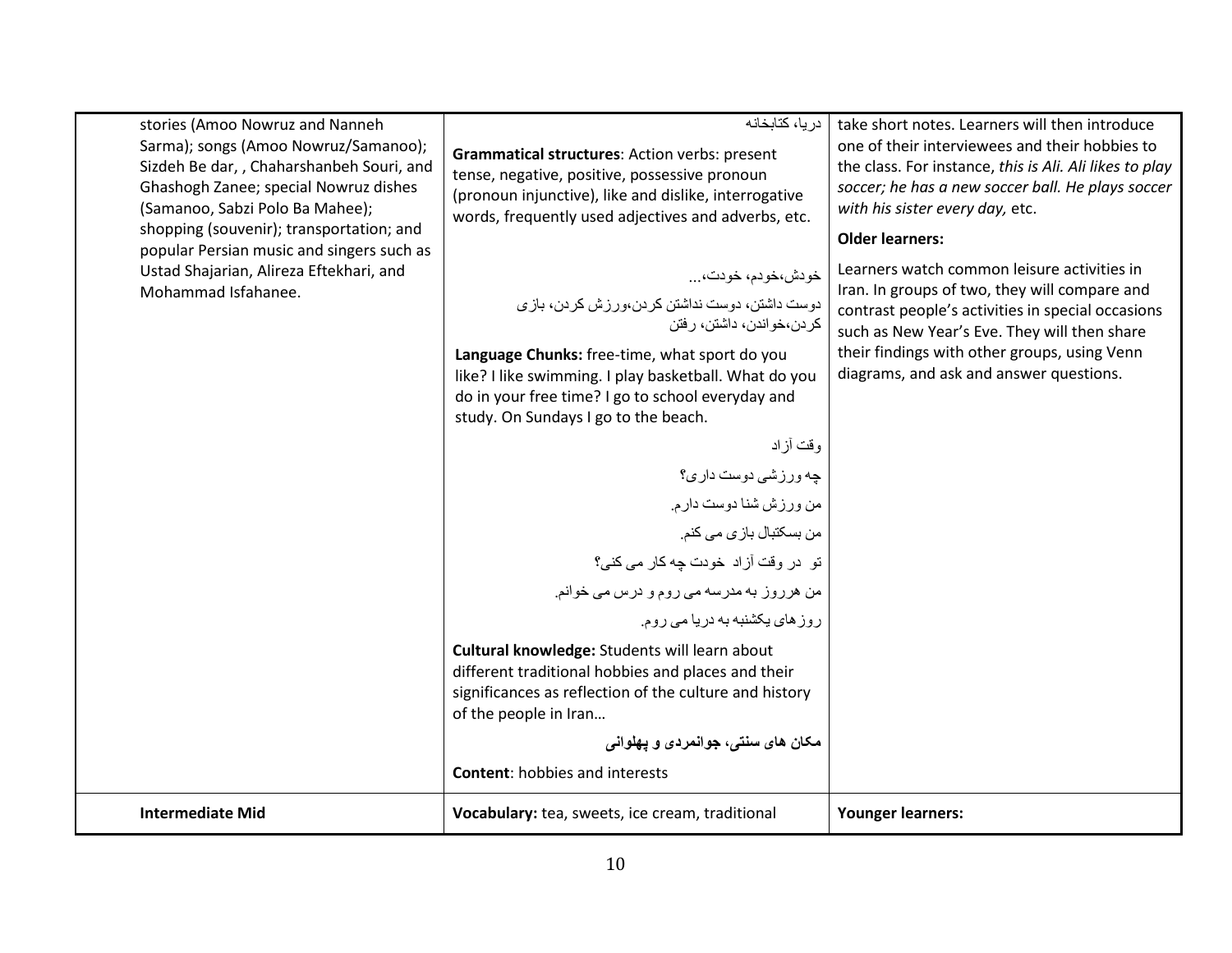| 4. I can talk about topics related to historical<br>places such as the Takhte Jamshed, Tehran<br>Grand Bazar, Tehran Museum, Jameh<br>Mosque of Isfahan, See o se pol, Hasht<br>Behesht, and Chehel setoun; as well as<br>about influential Persian figures such as<br>Amir kabir, Hafiz, Ferdosee, Mawlana<br>Jalaluddin Rumi Balkhi. | restaurant, decorations, tea pot, pot<br>جایی، شیرینی، بستنی اکبر مشتی، رستوران سنتی، تزئینات،<br>سماور، دیزی<br><b>Grammatical structures: Action verbs and the</b><br>expression of "like", " dislike" and preferences to<br>order food, drink, and desert, adverb of time and<br>place, past and present tense, possessive pronouns,<br>Interrogative words,<br>خور دن، تيليت كر دن،سفار ش دادن، جاي ريختن<br>Language Chunks: I like Abgoosht. I like Doogh more<br>than soda. I will order Faloodeh for dessert. Which<br>Persian traditional food do you like the most?<br>من أب گوشت/ديزي دوست دار م.<br>من دوغ بيشتر از نوشابه دوست دارم.<br>برای دسر فالوده سفارش میدم.<br>تو کدام غذای سنتی ایر انی را بیشتر دوست داری؟<br>Cultural knowledge: Students will learn about<br>behaviors related to Persian traditional food and<br>restaurant as reflection of the culture, personality,<br>and history of the people<br>غذاها و رستوران های سنتی مثل طرز درست کردن و دم کردن<br>چای و خوردن چای و نبات،  تعارف برای پرداخت پول غذا | In small groups, the learners will name their<br>favorite Persian restaurant and talk about its<br>menu. The learners will then select one<br>restaurant and a role-play a scenario. One of<br>the learners will play the role of a<br>waiter/waitress, and the other will play the role<br>of a costumer. They will practice the role-play a<br>few times and present it to other groups before<br>presenting it to the class. The teacher will ask<br>guided questions in order to draw students'<br>attention to any cultural references.<br><b>Older learners:</b><br>Learners will watch an advertisement of a<br>Persian restaurant. They will work with a<br>partner to create an advertisement for their<br>own imaginary restaurant. In the advertisement<br>they will briefly describe the physical location<br>and appearance of the restaurant and provide<br>information about food, beverage, and desert<br>that the restaurant offers. Learners will use<br>traditional food items such as doogh, chai and<br>nabat, dezee, faloodeh, Persian style ice cream<br>in their menu. They will then present their<br>advertisement to other groups and answer<br>related questions. |
|----------------------------------------------------------------------------------------------------------------------------------------------------------------------------------------------------------------------------------------------------------------------------------------------------------------------------------------|---------------------------------------------------------------------------------------------------------------------------------------------------------------------------------------------------------------------------------------------------------------------------------------------------------------------------------------------------------------------------------------------------------------------------------------------------------------------------------------------------------------------------------------------------------------------------------------------------------------------------------------------------------------------------------------------------------------------------------------------------------------------------------------------------------------------------------------------------------------------------------------------------------------------------------------------------------------------------------------------------------------------------------------------|-----------------------------------------------------------------------------------------------------------------------------------------------------------------------------------------------------------------------------------------------------------------------------------------------------------------------------------------------------------------------------------------------------------------------------------------------------------------------------------------------------------------------------------------------------------------------------------------------------------------------------------------------------------------------------------------------------------------------------------------------------------------------------------------------------------------------------------------------------------------------------------------------------------------------------------------------------------------------------------------------------------------------------------------------------------------------------------------------------------------------------------------------------------------------------------------------|
|                                                                                                                                                                                                                                                                                                                                        | Content: Food, Restaurant                                                                                                                                                                                                                                                                                                                                                                                                                                                                                                                                                                                                                                                                                                                                                                                                                                                                                                                                                                                                                   |                                                                                                                                                                                                                                                                                                                                                                                                                                                                                                                                                                                                                                                                                                                                                                                                                                                                                                                                                                                                                                                                                                                                                                                               |
|                                                                                                                                                                                                                                                                                                                                        | <b>Presentational speaking</b>                                                                                                                                                                                                                                                                                                                                                                                                                                                                                                                                                                                                                                                                                                                                                                                                                                                                                                                                                                                                              |                                                                                                                                                                                                                                                                                                                                                                                                                                                                                                                                                                                                                                                                                                                                                                                                                                                                                                                                                                                                                                                                                                                                                                                               |
| <b>Intermediate Low</b><br>5. I can present on familiar topics related to                                                                                                                                                                                                                                                              | Vocabulary: buss, taxi, train, metro, agency,<br>airplane, travel, trip, fast, ticket, driver, right,                                                                                                                                                                                                                                                                                                                                                                                                                                                                                                                                                                                                                                                                                                                                                                                                                                                                                                                                       | <b>Younger learners:</b><br>Leaners will watch a presentation with images                                                                                                                                                                                                                                                                                                                                                                                                                                                                                                                                                                                                                                                                                                                                                                                                                                                                                                                                                                                                                                                                                                                     |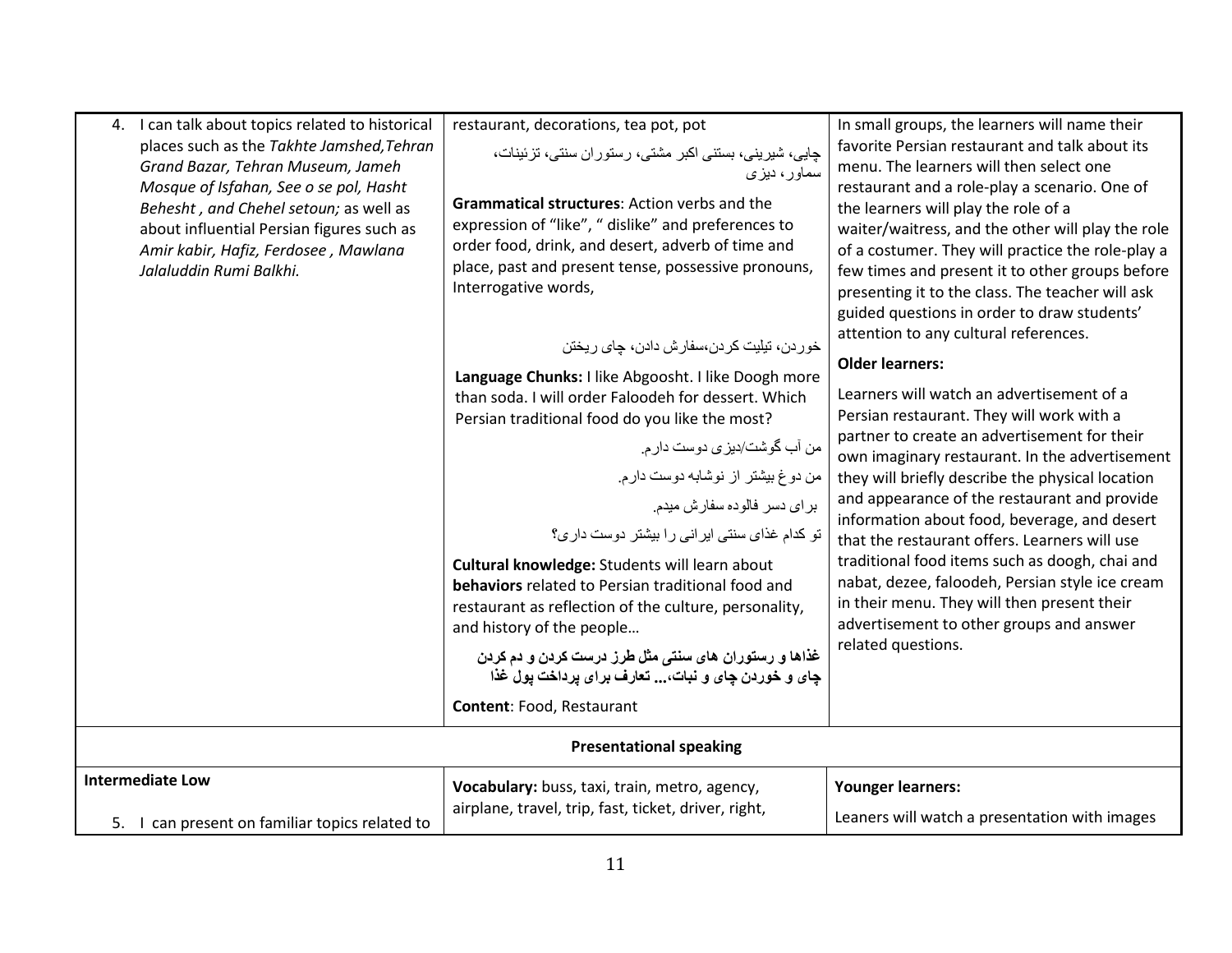| Nowruz including special Nowruz dishes                                            | straight, left, up, down                                            | and information about different modes of public                                                       |
|-----------------------------------------------------------------------------------|---------------------------------------------------------------------|-------------------------------------------------------------------------------------------------------|
| (Samanoo, Sabzi Koo Koo); music; songs                                            | اتوبوس، تاکسی، قطار،  مترو، آژانس، هواپیما، مسافرت، سفر،            | transportations in Iran. In pairs, they will select                                                   |
| (Amoo Nowruz/Samanoo); singers such as<br>Ustad Shajarian, Alireza Eftekhari, and | تند، بليط، راننده، راست، مستقيم، چپ، بالا، پايين                    | a public transportation. They will then draw the<br>steps required to use that particular             |
| Mohammad Isfahanee.; folkloric stories                                            |                                                                     | transportation and present it to the class. For                                                       |
| (Amoo Nowruz and Nanneh Sarma),                                                   | Grammatical structures: Personal pronouns,                          | example, Bus: People first buy bus tickets. They                                                      |
| Sizdeh be Dar, Chaharshanbeh Souri, and                                           | adjectives, adverb of time and place, prepositions,                 | will go to the station. They wait for their bus                                                       |
| Ghashogh zanee ; transportation; daily                                            | action verbs: to take, to get off, to buy, to drive,                | number. They give their tickets. They sit on the                                                      |
| routines and interests; historical places                                         | direction                                                           | bus.                                                                                                  |
| (Takhte Jamsid, Tehran Museum, Jameh<br>Mosque of Isfahan, Tehran Grand Bazar,    | سوارشدن، پیاده شدن، رفتن، خریدن ٍ رانندگی کردن، دیروز ، امروز       | The teacher will provide feedback.                                                                    |
| baghe Mohtasham, Jamsheedieh Park,);                                              | Language Chunks: we are traveling from Tehran to                    | <b>Older learners:</b>                                                                                |
| influential people (Amir Kabir, Ferdosee,,                                        | Shiraz with train. We have tickets for train. How do                | In groups of two, learners will look at the city of                                                   |
| Hafiz, Mawlana jalaluddin Rumi Balhki).                                           | you travel to Tehran? I like to travel with airplanes.              | Tehran's bus map that has information about                                                           |
|                                                                                   | Airplanes are fast.                                                 | the time, bus number, and bus station number                                                          |
|                                                                                   | ما با قطار از تهران به شیراز می رویم.                               | and address of different places in Tehran.                                                            |
|                                                                                   | ما بليط قطار داريم.                                                 | Learners in their group select three different                                                        |
|                                                                                   | با چه وسیله ای به تهران می روی؟                                     | locations that they would like to visit. They find<br>the nearest bus station/metro station and other |
|                                                                                   | من هواپیما را بیشتر دوست دارم                                       | important information such as bus number or                                                           |
|                                                                                   |                                                                     | metro line number and the address for each                                                            |
|                                                                                   | هواپیما تند تر می رود.                                              | location. Then they will create a route map with                                                      |
|                                                                                   | از یک نقطه به نقطه دیگر                                             | detailed information. Learners will present the                                                       |
|                                                                                   | Cultural knowledge: Students will learn about                       | information to the class. For instance, we like to                                                    |
|                                                                                   | behaviors related to using public transportation and                | visit Tehran's National Museum, Sa'd Abaad<br>Castel, and Milad Tower. First we need to go to         |
|                                                                                   | "Taaroaf Kardan" in paying the taxi bill, or getting                | Milad Tower using bus #32 from Bazar street                                                           |
|                                                                                   | in/getting off the vehicle                                          | station The teacher will facilitate learning by                                                       |
|                                                                                   | تعارف كردن، (بفرماييد، شما بفرماييد)                                | asking guided questions.                                                                              |
|                                                                                   | جداكردن اتوبوس زنان و مردان                                         |                                                                                                       |
|                                                                                   | جوان ها جا و صندلی خود رابه افراد مسن می دهند و احترام می<br>گذارند |                                                                                                       |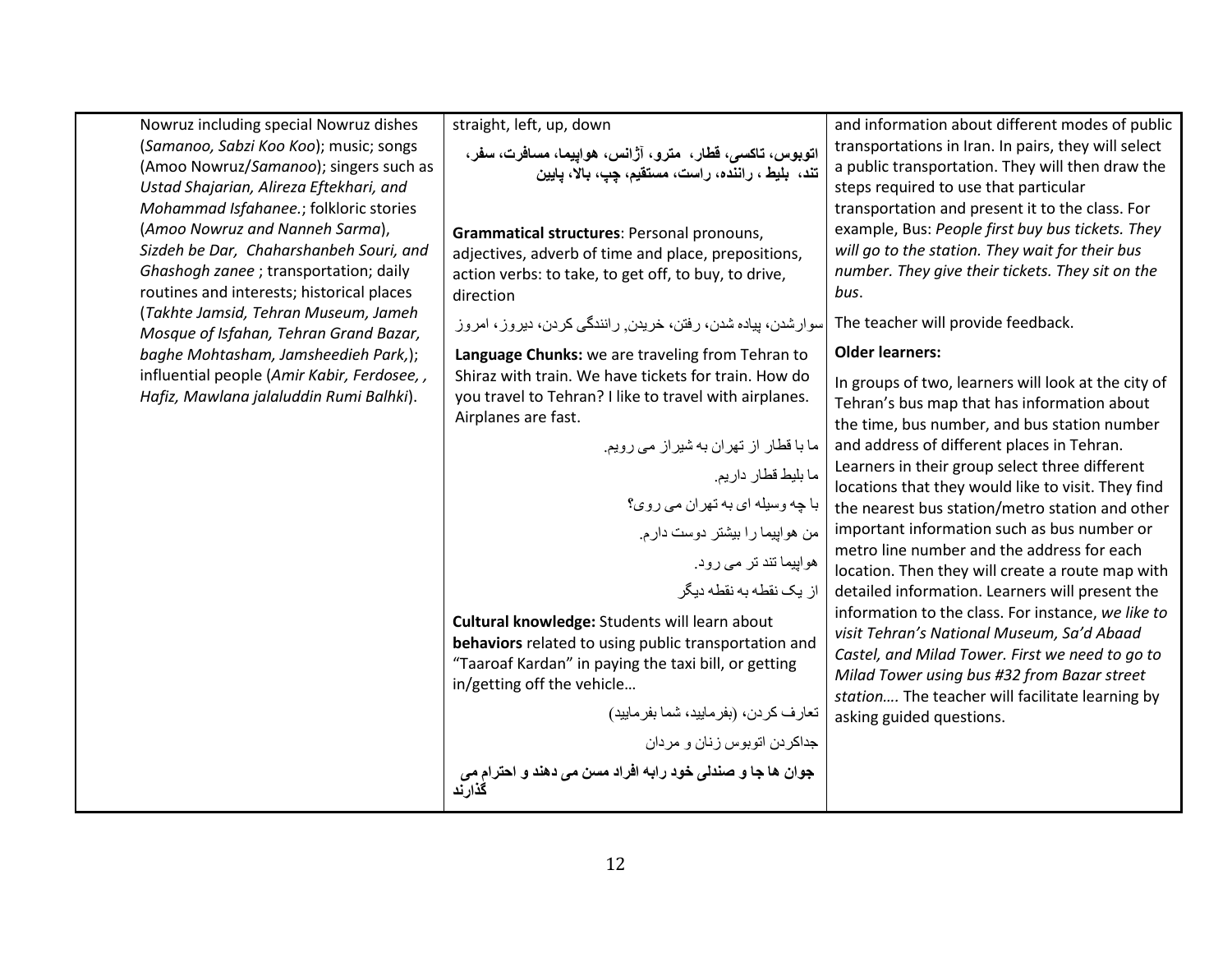| <b>Intermediate Mid</b><br>6. I can talk about the similarities and<br>differences between cultural events<br>related to New Year Nowruz celebration<br>in Iran such as Jashne Sizdeh be Dar and<br>Jashne Chaharshanbeh Souri and in the<br>United States (New Year's Eve). | Vocabulary: New Year gift, Persian food, Nowruz<br>ceremonies, grass, eggs, color<br>عیدی ، سبزی بلو با ماهی، چهارشنبه سوری، سیزده بدر ، سبزه<br>تخم مرغ، رنگي، عمو نوروز، حاجي فيروز، کاري،<br>Grammatical structures: graduation terms,<br>possessive pronoun, action verbs related to Nowruz<br>activities (to celebrate, to jump, to give gifts, to get<br>together), simple present tense, past tense,<br>interrogative words, adverb of place and time<br>عیدی دادن، عیدی گرفتن، پریدن از آتش،هدیه دادن، گرفتن،دور هم<br>جمع شدن ، جشن گرفتن<br>Language Chunks: pleasantries related to nowruz:<br>happy Nowruz. I like jumping over the fire on<br>Chahar-shanbeh soori. My grandfather gave me a<br>new-year gift. Which of the Nowruz celebrations do<br>you like?<br>نوزوز مبارک، عیدت مبارک، صد سال به این سال ها،سیز ده ات<br>بدر ، زردی من از تو سرخی تو از من<br>من چهارشنبه سوری از روی اتش می پرم.<br>پدر بزرگم به من عیدی داد <sub>.</sub><br>کدام مراسم نوروز را بیشتر دوست داری؟<br>در سفر ہ هفت سین چه چیز هایی است؟<br>Cultural knowledge: Students learn about the | Younger level learners:<br>Learners will bring related pictures to class. In<br>groups of two, they will create a list of activities<br>that people usually do in Nowruz, especially<br>during the Seezde Bedar. They will also try to<br>find the rationale behind those practices. The<br>learners will share their findings with other<br>groups and answer related questions. At the<br>end, each group will present its topic to the<br>class.<br><b>Older learners:</b><br>Learners will interview their parents and other<br>members of their family about cultural<br>practices during Nowruz. They will also watch<br>YouTube clips online. In class, the learners will<br>share their findings with a partner and together<br>create a PowerPoint presentation. They will<br>present their slides and talk about the topic.<br>Leaners will also answer related questions. At<br>last, they will post their slide to the program<br>Moodle/Facebook page. Other students will<br>read the postings and offer comments. The<br>teacher will monitor online activities and post<br>comments to facilitate learning. |
|------------------------------------------------------------------------------------------------------------------------------------------------------------------------------------------------------------------------------------------------------------------------------|-------------------------------------------------------------------------------------------------------------------------------------------------------------------------------------------------------------------------------------------------------------------------------------------------------------------------------------------------------------------------------------------------------------------------------------------------------------------------------------------------------------------------------------------------------------------------------------------------------------------------------------------------------------------------------------------------------------------------------------------------------------------------------------------------------------------------------------------------------------------------------------------------------------------------------------------------------------------------------------------------------------------------------------------------------------------------------------------|-----------------------------------------------------------------------------------------------------------------------------------------------------------------------------------------------------------------------------------------------------------------------------------------------------------------------------------------------------------------------------------------------------------------------------------------------------------------------------------------------------------------------------------------------------------------------------------------------------------------------------------------------------------------------------------------------------------------------------------------------------------------------------------------------------------------------------------------------------------------------------------------------------------------------------------------------------------------------------------------------------------------------------------------------------------------------------------------------------------------------------|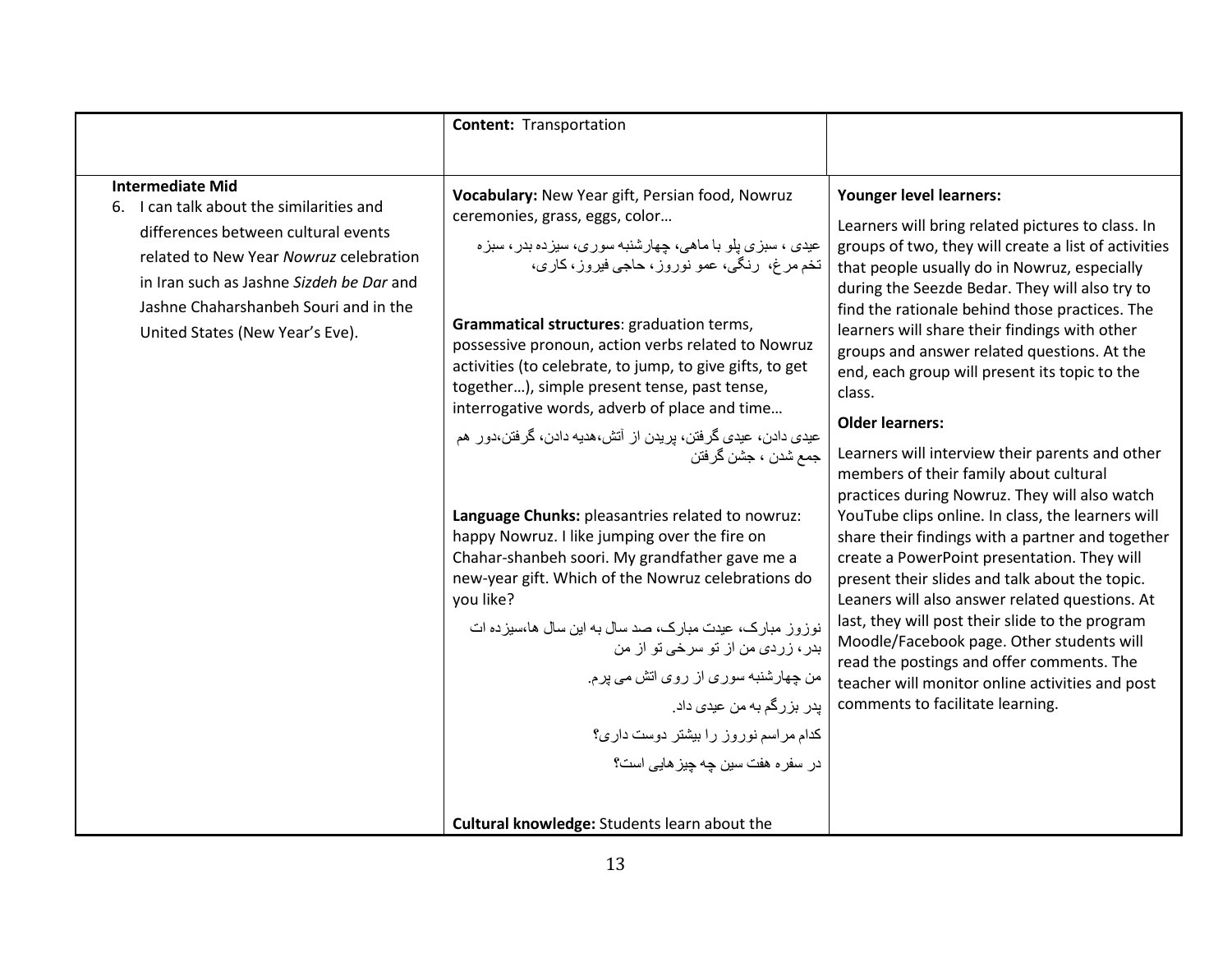| traditions, customs, and behaviors associated with<br>Sizdah be dar and Nawruz such as tying the grass<br>while wishing for a better future and dropping the<br>sprouted wheat in the river or nature in order to<br>keep the nature greener; visiting elders, giving cash<br>as a new-year gift<br>آداب و رسوم مربوط به سیزده بدر مثل سبزه گره زدن، انداختن<br>سبزه در طبیعت، رفتن به طبیعت و بیک نیک کردن و دور ریختن<br>نحسی عدد سیز ده<br>کوچکترها به دیدن بزرگ ترها می روند. کوچکتر ها از بزرگترها<br>عيدی می گيرند |  |
|--------------------------------------------------------------------------------------------------------------------------------------------------------------------------------------------------------------------------------------------------------------------------------------------------------------------------------------------------------------------------------------------------------------------------------------------------------------------------------------------------------------------------|--|
| <b>Content: Nowruz Traditions</b>                                                                                                                                                                                                                                                                                                                                                                                                                                                                                        |  |

You may add additional rows as necessary.

## Materials & Other Resources

Describe the primary resources that you plan to use for the program. Be specific so that these resources can be shared with other programs.

### TBA

## Daily Schedule

 Describe the typical daily schedule for a participant. Consider how to create a program day that creates a blend different types of activities and learning experiences throughout the day. You may add additional rows as necessary.

| <b>TIME FRAME</b> | <b>ACTIVITY</b>                                                                                                           |
|-------------------|---------------------------------------------------------------------------------------------------------------------------|
| $9:00 - 9:20$     | Opening activates: Instructor will review homework and introduce the<br>objectives of the day (daily schedule will vary). |
| $9:20 - 10:20$    | Learning Episodes 1-3 (20 minutes each):                                                                                  |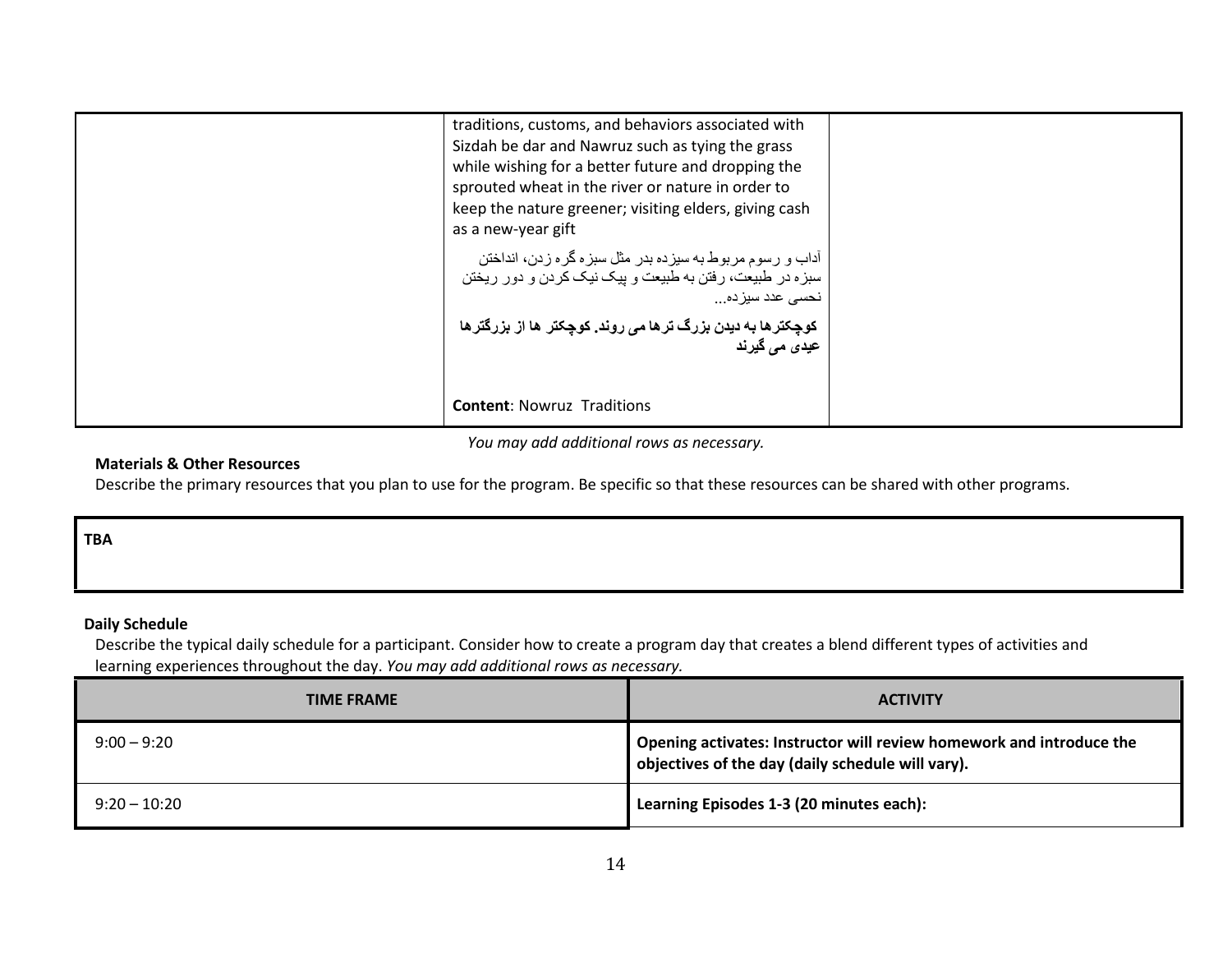|                                        | Learners will be learning the new lesson through interpersonal,<br>interpretive and presentational modes of communication, such as: group<br>work, independent work, games, storytelling, drawing, role-playing, etc.<br>The teacher will conduct a formative assessment throughout the lesson.<br>He/she will use recasting to correct learners' pronunciation                     |
|----------------------------------------|-------------------------------------------------------------------------------------------------------------------------------------------------------------------------------------------------------------------------------------------------------------------------------------------------------------------------------------------------------------------------------------|
| $10:20 - 10:30$                        | <b>Break</b>                                                                                                                                                                                                                                                                                                                                                                        |
| 10:30 - 12:00 (Reading Comprehensions) | Please refer to the Reading and Writing Curriculum.                                                                                                                                                                                                                                                                                                                                 |
| $12:00 - 1:00$                         | Lunch: Learners will take lunch break with their instructors to further<br>immerse in the culture.                                                                                                                                                                                                                                                                                  |
| $1:00 - 1:40$                          | Learning Episodes 1-2 (20 minutes each):<br>Opening activates: Learners will watch authentic Persian children movie.<br>Learners will watch Persian authentic movies and discuss their undressing<br>through small group discussions.                                                                                                                                               |
| $1:40-2:00$                            | Learning Episode 3 (20 minutes):<br>Learners will preform cultural performance such as Persian national dance,<br>songs and plays.                                                                                                                                                                                                                                                  |
| $2:00 - 2:10$                          | <b>Break</b>                                                                                                                                                                                                                                                                                                                                                                        |
| $2:10 - 2:50$                          | Learning Episodes 1-2 (20 minutes each):<br>Opening activates: Under the teacher supervision learners will use<br>different technology to review and practice daily materials learned in the<br>class. They will use the following software:<br>Online Alphabets Modules - to practice alphabets<br><b>Byki to practice vocabulary</b><br>Skype to conduct and record conversations |